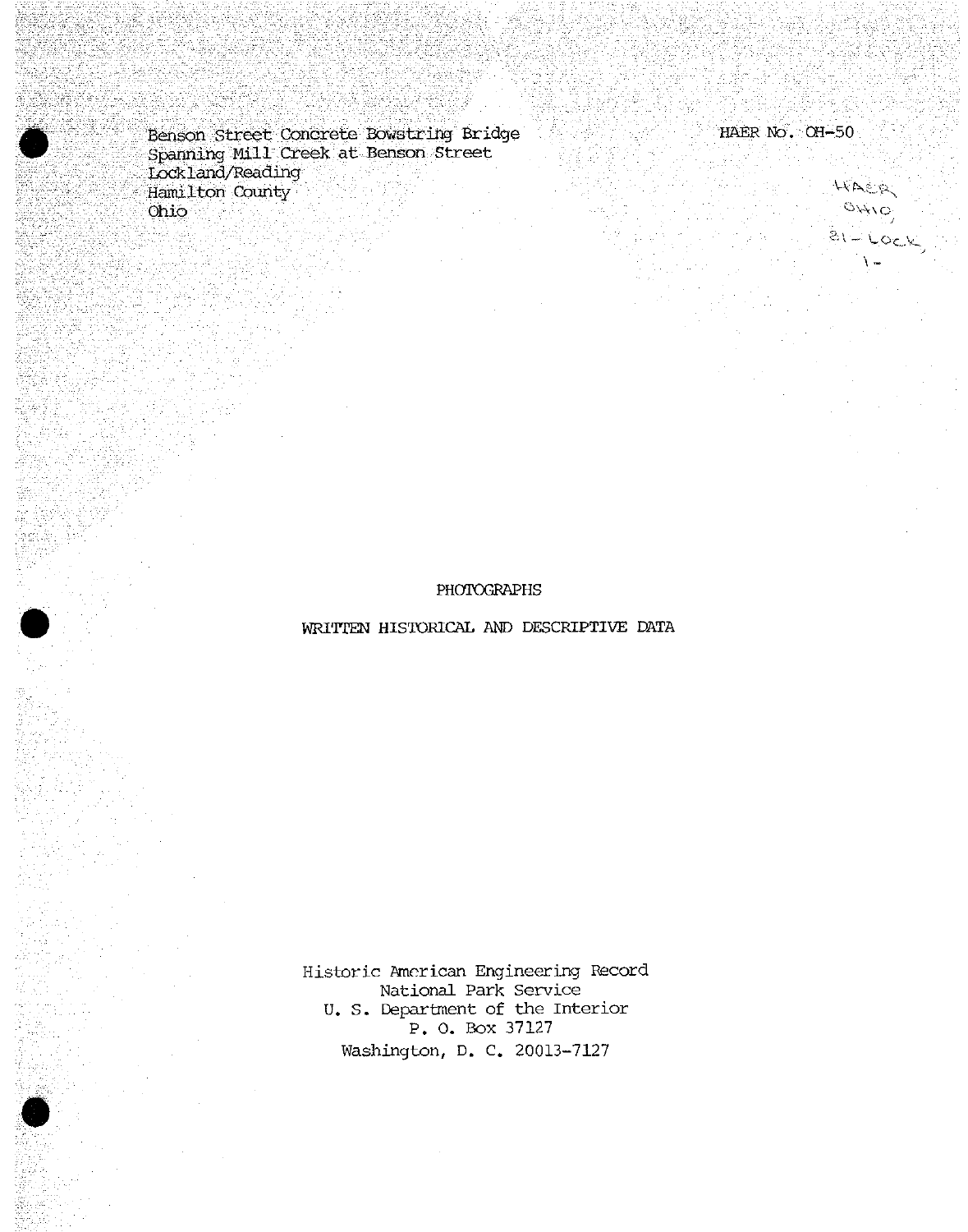## **HISTORIC AMERICAN ENGINEERING RECORD**

## **Benson Street Concrete Bowstring\_Br\_idge**

**HAER No- OH-50**

Location:

Benson Street (now called Benson Avenue ?) over the gate fork of Mill Creek, between Lockland and Reading, Sycamore Township, 2 miles north of Cincinnati

 $\cancel{\mapsto}$ 

 $3$  - Lock

UTM Coordinates: 16/719720/4336870

Date of Construction:

1909-1910

Present Owner: County of Hamilton (Board of Commissioners) County Courthouse Main Street Cincinnati, Ohio

Present Use: Vehicular and pedestrian traffic

Significance: The Benson Street Concrete Bowstring Bridge is important because it may be tbe first example of a through bridge of this design to be built in America. It was constructed in 1909 (not 1920 as was once thought) and therefore predates James Barney Marsh's influential patent for a concrete bowstring by two years. Although designed by E.A. Gast, It actually may have inspired Marsh at tbe time when he was working on bis own designs. Concrete bowstring bridges were not generally popular in America until about 1920. The bridge is listed as a "reserve pool bridge" in tbe Ohio Department of Transportation's Ohio Historic Bridge Inventory Evaluation and Preservation Plan.

Report

prepared by: Frances A. Jones Project Historian Ohio Historic Bridge Recording Project Summer 1986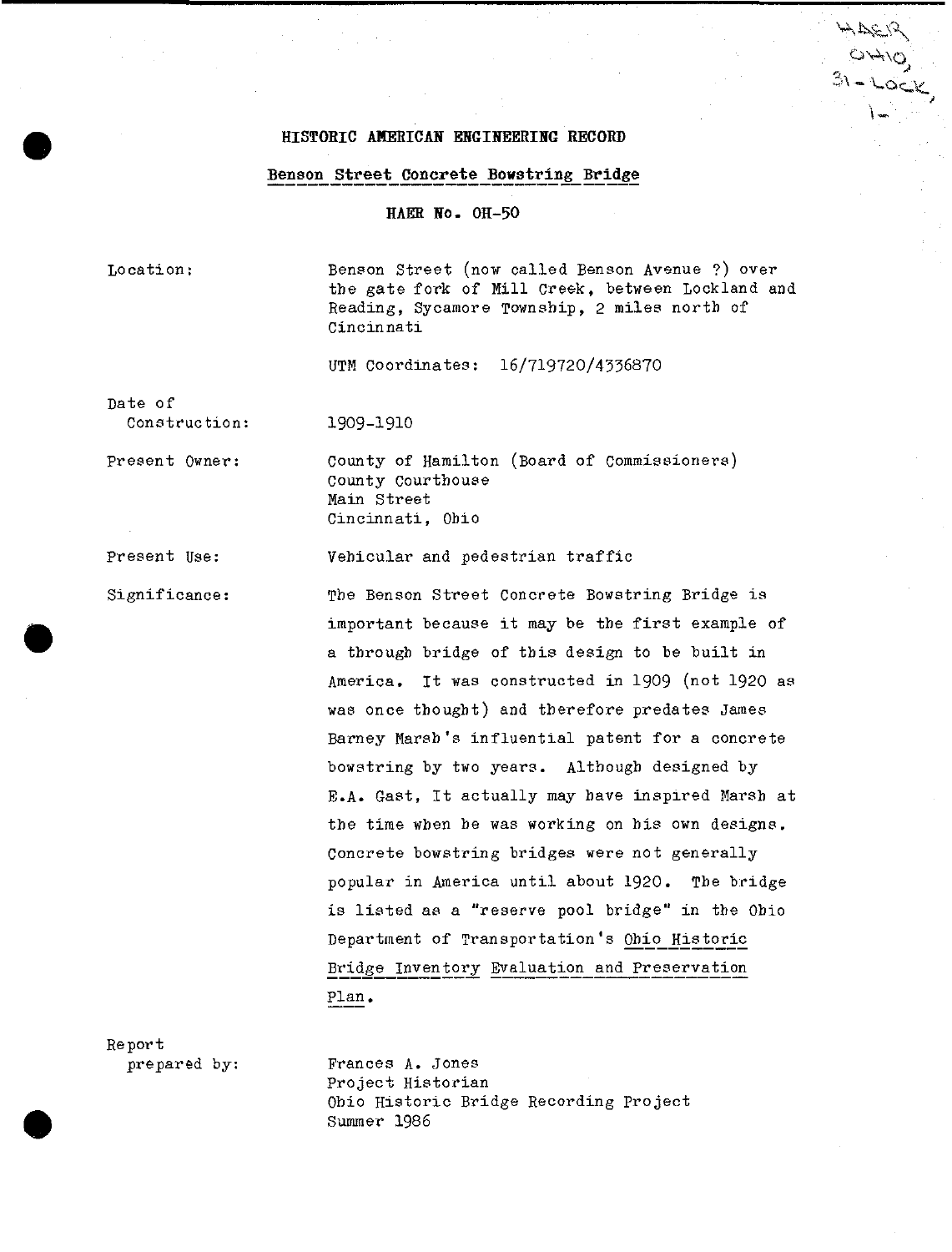This bridge is important because of its early position in the development of tbe concrete bowstring in America. It originally was thought to date to c.1920, some nine years after James Barney Marsh patented bis design for a bridge of this type (US patent No. 1,035,026, dated 1911), although there is a benchmark on one end of tbe bridge dated 1912. Marsh's patent was important in tbe early history of concrete bowstrings, and many bridges were built to bis designs, including, it was originally believed, the Benson Street Bridge. The fact that the latter was begun in 1909, however (and finished by the Fall of 1910), makes it not just another variation of an established idea, but an example of tbe experimentation and innovation of tbe years running up to Marsh's patent, the years when Marsh himself was working on his designs. The Benson Street Bridge is, in fact, different in a number of ways to Marsh's design as will be shown later.

The Benson Street Bridge is quite well documented, as two contemporary reports survive. One of them, in Engineering News, was written by E. A. Gast, one of the designers.<sup>1</sup> The other report was published in Good Roads, the national magazine of the Goods Roads Federation, which recognized the unusual features of the bridge.<sup>2</sup>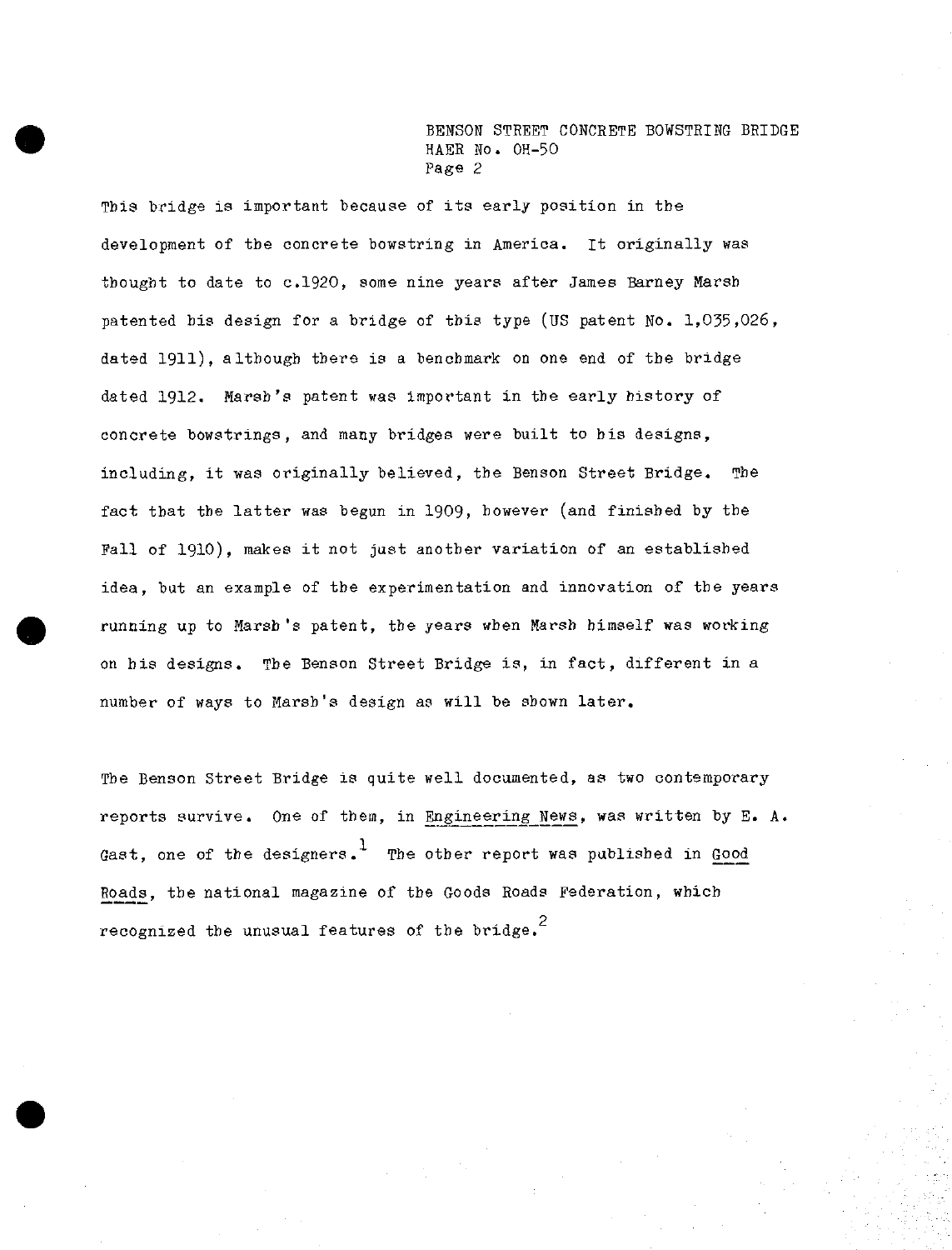This bridge was built to replace a through Howe truss with a 73 foot span with a clearance of about 20 feet below the deck. The new bridge could not narrow the waterway opening, because of the large water flow when the creek was flooded. <sup>A</sup> more traditional filled concrete arch bridge was not acceptable since it would restrict the opening too much. Two estimates were submitted for two different designs. One was for \$11,000 for a steel girder bridge, the other was for \$8,600 for a reinforced concrete bridge. The lower estimate was accepted and a design was finalized. The bridge was designed by the Deputy County Surveyor for Hamilton County, E.A. Gast, under the direction of the County Surveyor, Clinton Cowen. Gast also supervised construction. Hugo Eichler assisted with the design.<sup>3</sup> The contract to build the bridge went to Peter Praecbter, whose bid was the lowest at \$7,127. Other bids went as high as  $$14,114<sup>4</sup>$  The bridge was built as the gateway to the cities of Reading and Lockland. An identical bridge was built in <sup>1911</sup> across the Vest Fork of Mill Creek, but it was removed in July 1983.

James B. Marsh bad an important role in the early history of concrete bowstrings. He was born in Wisconsin in 1856, and after starting bis career by working for the King Bridge Company of Cleveland, be went on to form his own company. He was experimenting with the use of concrete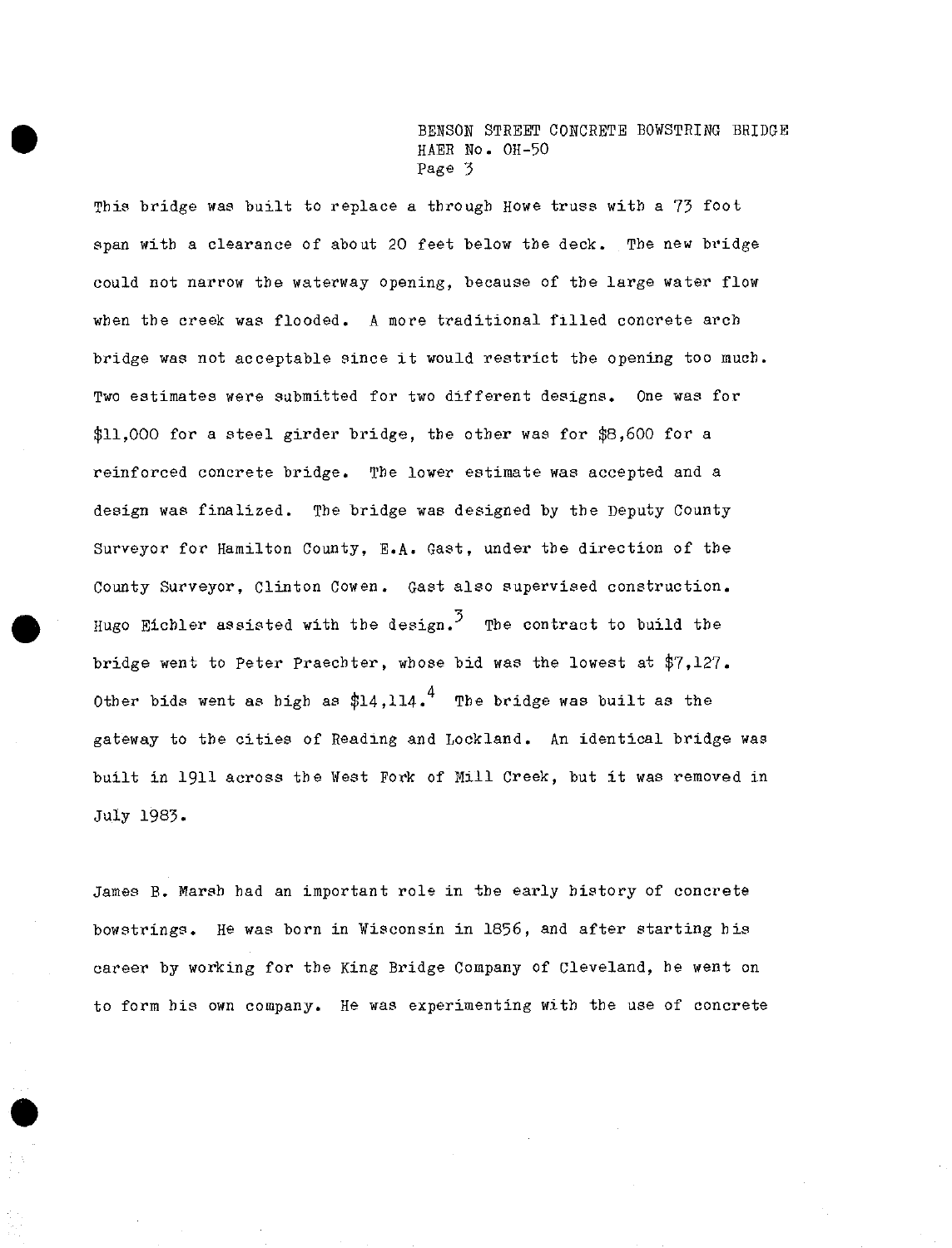in bridge construction by the mid 1890s, and patented bis designs in 1911. He probably bad notbing to do with tbe design of tbe Benson Street bridge, and may actually have gained inspiration from bearing about it. Marsb produced two basic concrete bridge designs, one for a fixed, and one for a tied arcb. His original patent, however, was for tbe fixed arcb. Tbe designs included slideable wear plates at tbe points wbere tbe bridge floor came into contact with tbe beams and abutments. Tbese plates helped allow for tbe expansion and contraction of the bridge in varying weather conditions.<sup>5</sup> The Benson Street Bridge, however, has two bingeless arches - no plates are inserted at any point in tbe arch, and no provision is made for movement at the abutments. Tbe heavy transverse beams beneath the ends of tbe arches were laid directly on tbe abutments. Tbe arch ribs, however, were designed to cope with all temperature stresses. Gast said of bis design in 1911:

Although tbe bridge has now experienced some of tbe hottest as well as coldest weather of this climate, not a single crack has developed.<sup>6</sup>

Tbe reinforced concrete arcb bridge was slow to be accepted by American engineers. It was first developed in Europe. In <sup>1894</sup>*,* Fritz von Emperger (a German born engineer working in America) claimed that steel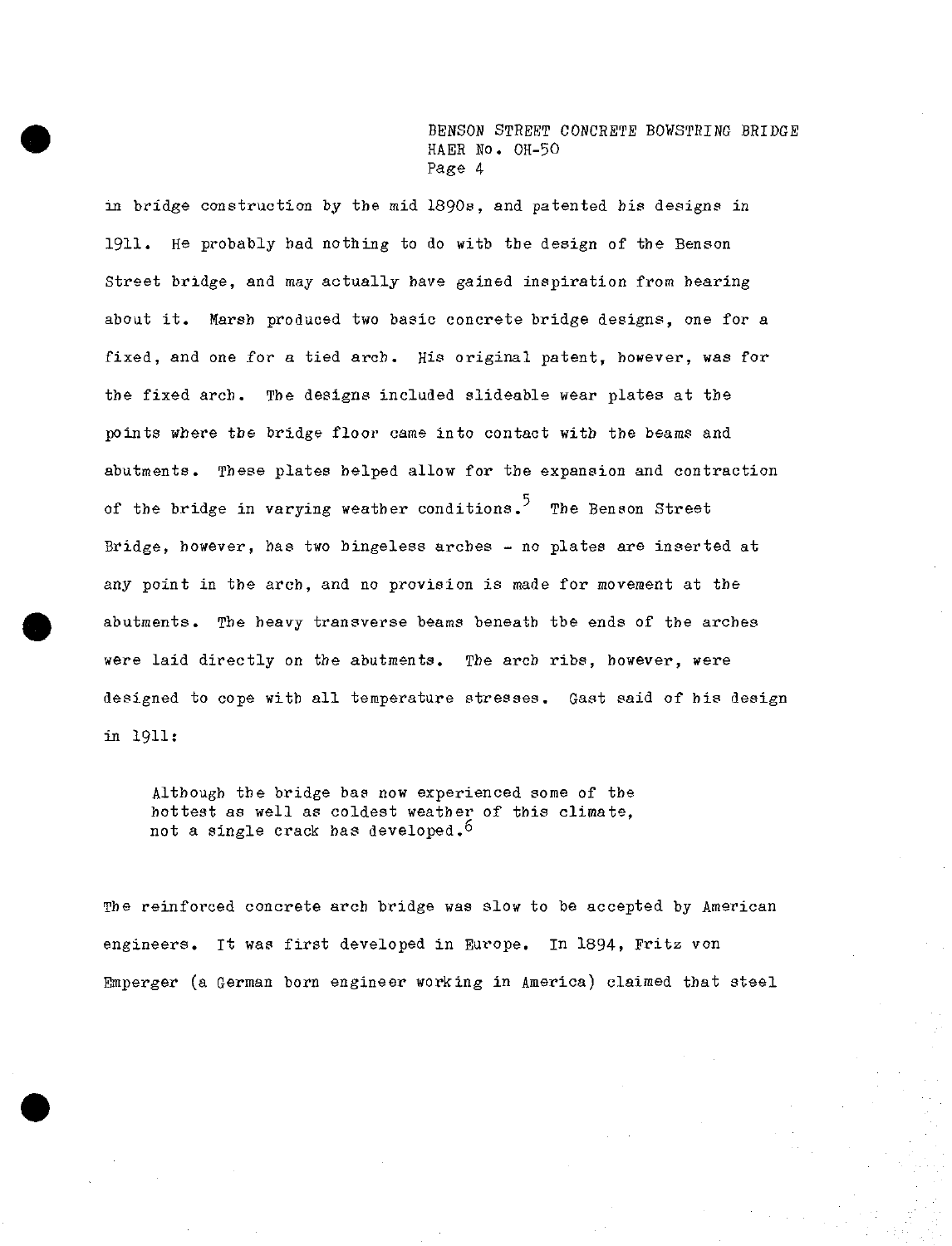and concrete could be used successfully in arch bridges. This view was generally distrusted, but tests carried out in Austria showed that the combination did produce a strong structure. It was thought that the reinforcing steel would be permanently preserved by being set in 7 concrete.

In 1904. M. A. Considere designed and built the first recorded example of a concrete bowstring bridge in France. His design was virtually a traditional metal bowstring bridge but made of reinforced concrete. The first known example to be built in America was designed by Howard M. Jones, Engineer of the Cumberland River Bridge Commission in Nashville, Tennessee. His bridge crossed a railyard. He decided that European designs were far too complicated, and they all used diagonal members which he did not believe were properly attached to the top or bottom chords. He used concrete trusses without diagonals as deck spans on the approaches to his bridge. The concrete arches rested on existing piers, and the deck was carried above the arches.

Jones' bridge was much criticized. The editors of Engineering News said that the design created indeterminate secondary stresses in its members. They also doubted the ability of a concrete truss to withstand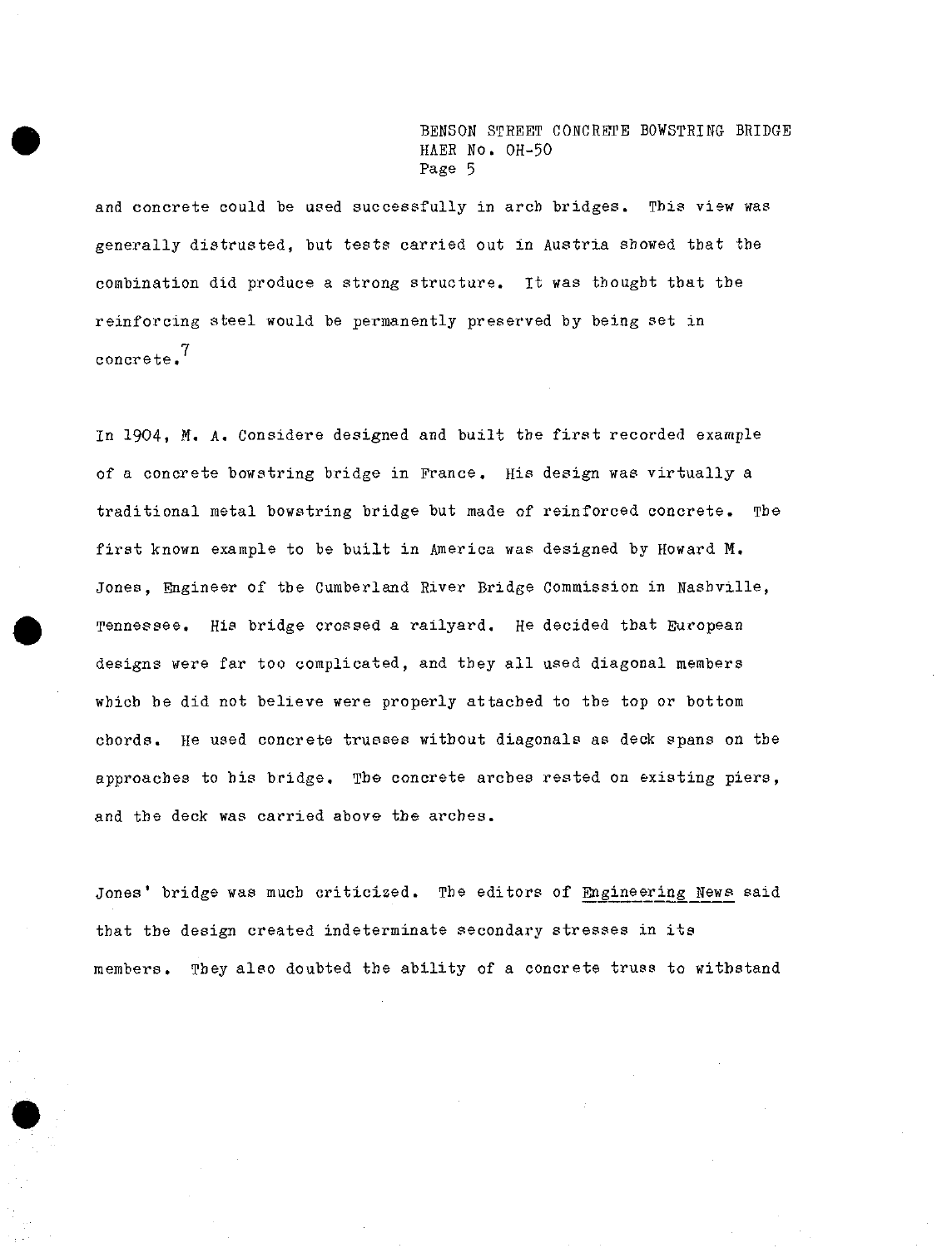the stresses imposed on it by heavy traffic, and, perhaps justifiably, criticized tbe complex formwork needed to build tbe bridge.

In contrast to this attitude, Hamilton County had already accepted concrete construction. One of the earliest reinforced concrete arcb bridges in America was built in Cincinnati's Eden Park in 1895. The Ingalls building, the first reinforced concrete skyscraper in America, also was built in Cincinnati in 1902-3. $^{\mathrm{8}}$  Gast said of the building of tbe Benson Street Bridge:

> The new bridge was built by the authority of the Hamilton County Commissioners, whose policy it is to rebuilt the bridges in tbe county of reinforced concrete as fast as the old ones of wood and iron become unfit for use.<sup>9</sup>

It was quite unusual, at this early date, for a county in the United States to have such a confident and positive attitude towards concrete construction.

The bridge was constructed in reverse order. With a bridge of this type the substructure would he erected first, and then the arch, floor beams and hangers. In this case, however, the designers considered the various construction methods and decided to build tbe floor and haunches of the arch first. They were supported on heavy falsework. The hangers were erected next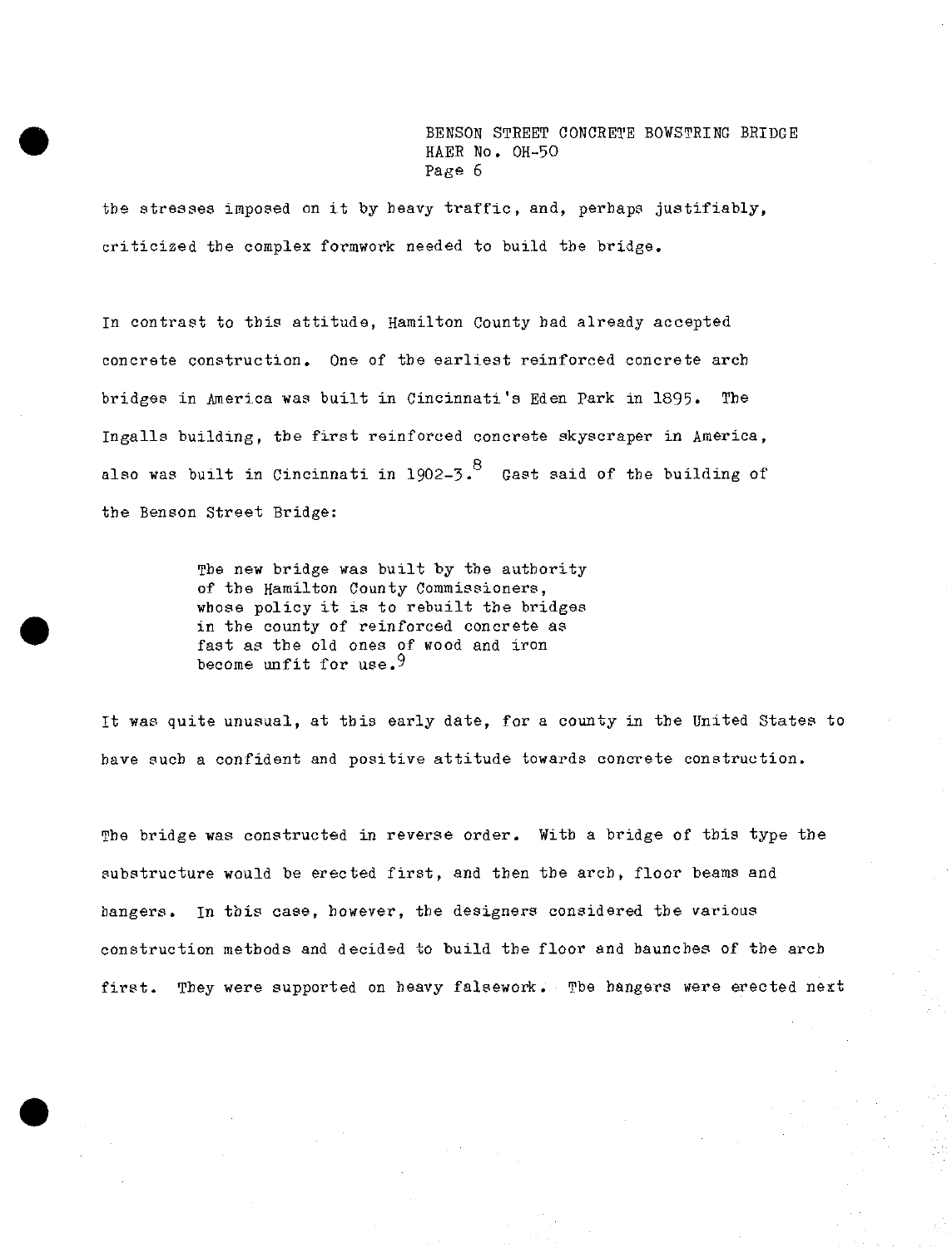and encased in concrete, and the arch was constructed last. This method had a number of advantages. It would have been necessary to build heavyfalsework from the creek bottom right up to the height of the arch, if the arch was constructed first. The falsework would then have been in the way of the floor construction, as it could not be removed until the floor was in a finished enough state to take the weight of the arch. Building the arch last meant that it was supported by the floor and bangers which were already firm. The men working on the bridge also bad the advantage of a fairly firm surface (the finished deck) from which to work as the building progressed. Finally the 'reverse' building method caused less disruption to traffic as the old bridge was not touched until the falsework was in place for the new bridge. The old bridge could then be taken down with the falsework being used as support. It was found that most of the reinforcing was quite easy to place, but there were problems with placing it in the deep girders. In the end the reinforcing was firmly wired together and then lowered as a block into the girder form.<sup>10</sup>

The masonry abutments for the old bridge were found to be in good condition when the new bridge was built, and they were also large enough to take the load of the new bridge as long as its weight was evenly distributed across their width. Consequently the bridge is of the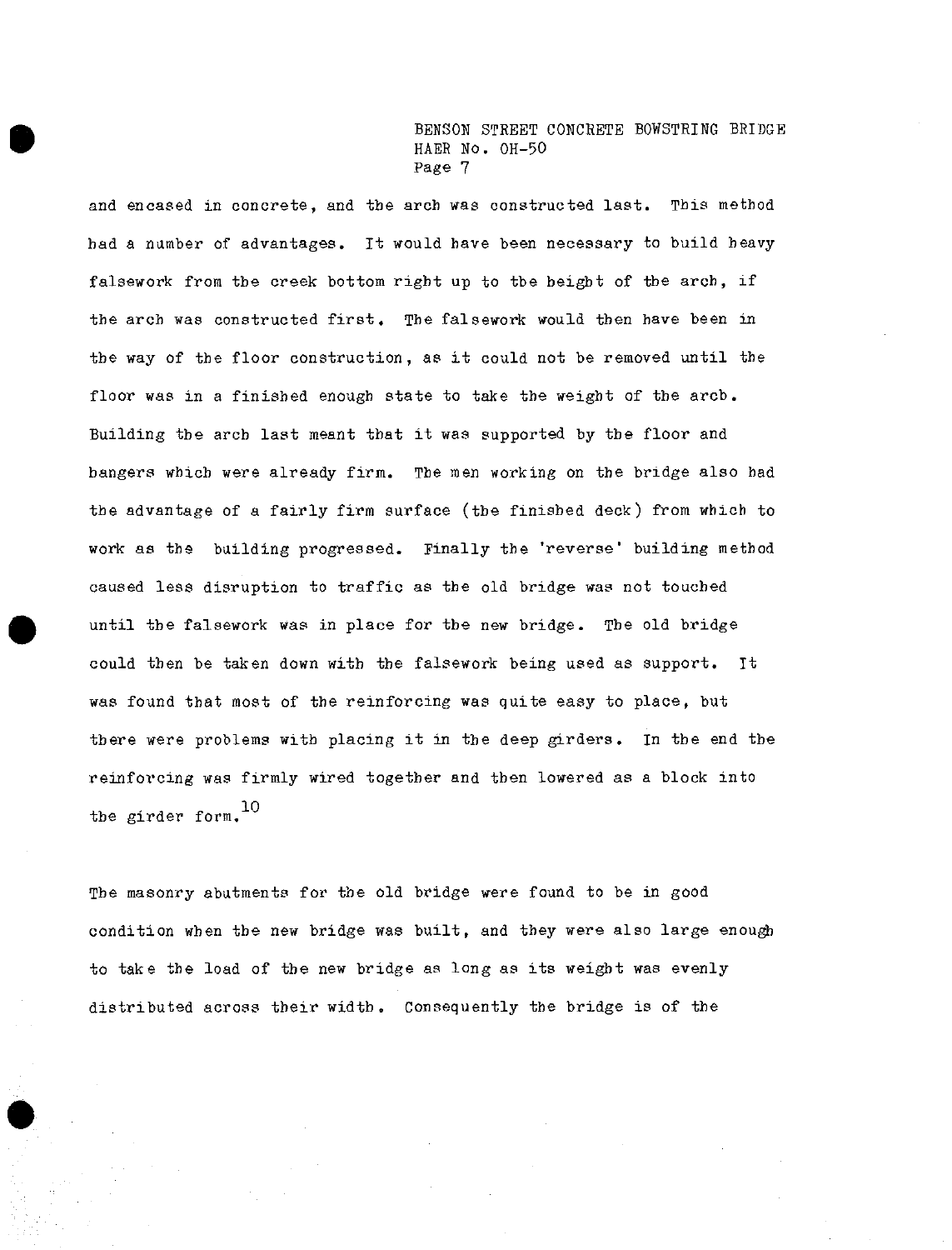'tied' as opposed to 'fixed' arcb design. In both, the arch rises above the deck, but a tied arcb rests on the abutments. A fixed arcb continues below deck level, and is attached to the abutments. The tied arcb causes a vertical load on tbe abutments and this is distributed at Benson Street by means of a heavy transverse beam laid directly on tbe abutments beneath the ends of the arch. Horizontal thrust is resisted by tbe lower cbord. Tbe abutments of the bridge are only 36 feet wide, but the bridge has an overall width of 50 feet. The roadway is 31 feet wide, and there are two cantilevered walkways, 9 1/2 feet wide on tbe outside of tbe two concrete arcbes. The bridge bas an overall length of 100 feet and a clear span of 73 feet. The reinforcing is of cold twisted steel. The floor is suspended from nine pairs of bangers. The reinforcing in tbe bangers is booked around tbe reinforcement in tbe arch above, and that in the floor girders below. Since the lower chord is in tension tbe concrete here is used only to stiffen tbe reinforcing materials, and it does not take tbe stresses imposed upon tbe structure itself. The bangers support tbe deck and also act as wind braces. Tbe arcb is three feet wide but decreases in depth from four feet ten inches at tbe springing line to three feet six inches at tbe crown.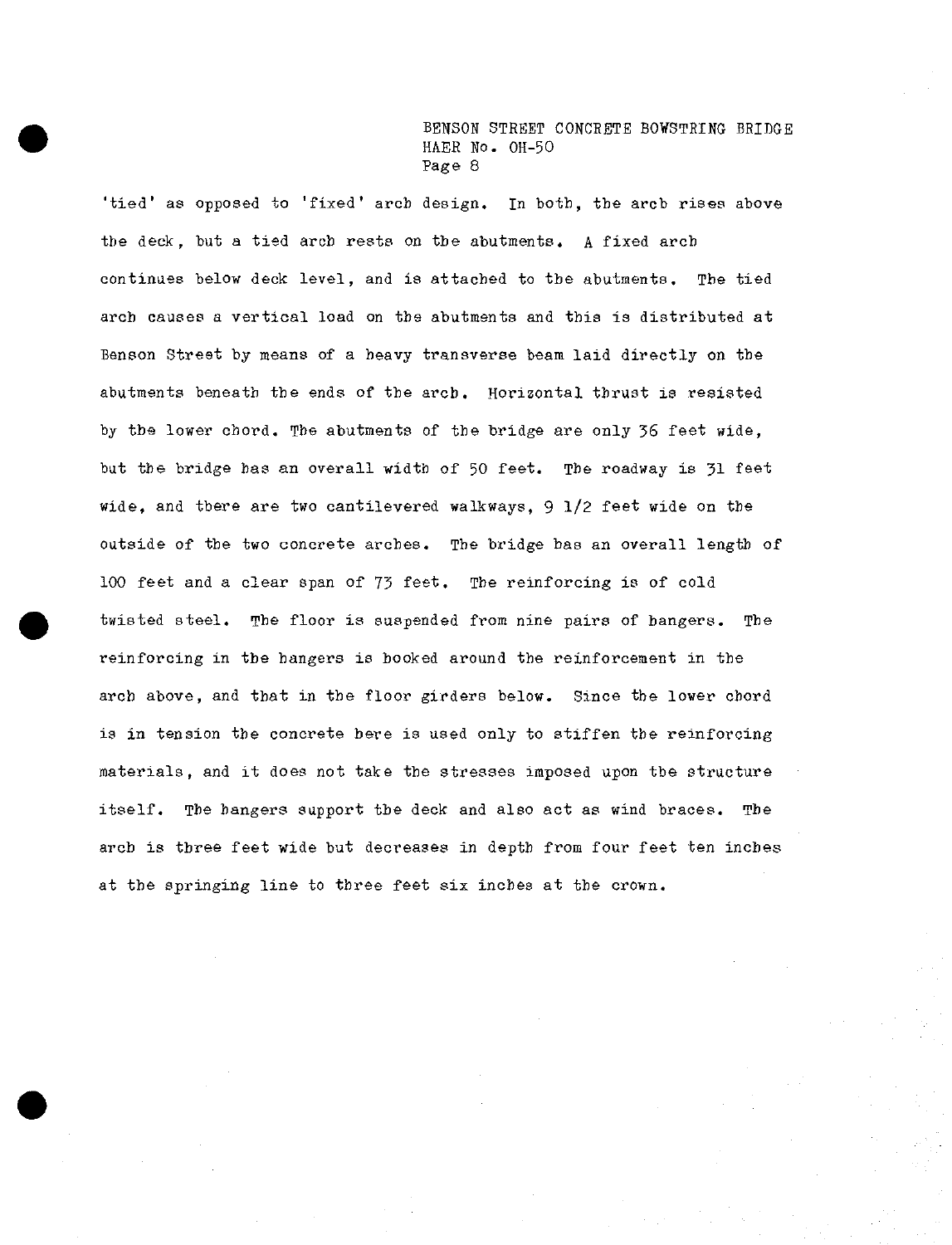Although the concrete bowstring bridge was distrusted at first, in later years it grew in popularity. Many were erected throughout Ohio in the 1920s, and they began to be built in other states as well. The Benson Street Bridge is important because although Jones' bridge predates it, the latter used deck spans (the deck was carried on the arches, whereas the arches rise above the deck at Benson Street). The Benson Street bridge may be the first example of <sup>a</sup> through bridge of this design in America.<sup>11</sup> (For a report on a concrete bowstring bridge of the 'fixed arch' type, please see HAER report No. OH-52 on the First Street Reinforced Concrete Bridge.)

NB This bridge is called the Benson Street Bridge by E. A. Gast in bis article in Engineering News. The road now seems to be called Benson Street or Benson Avenue.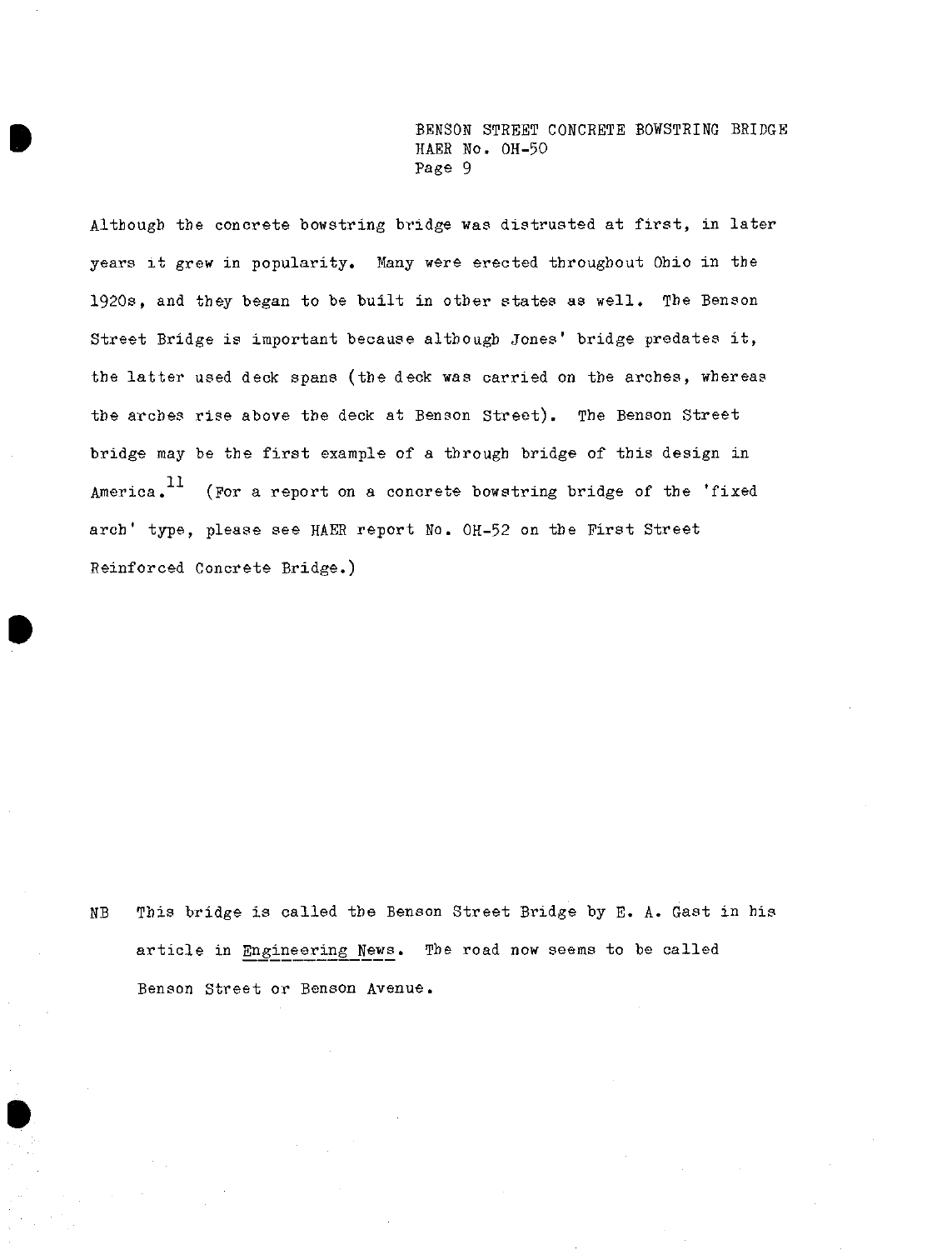NOTES

1 E- A. Gast, "A Through Reinforced-Concrete Arcb Bridge." Engineering News 65 (16 February 1911): 196-7.

2 "Reinforced Concrete Through Arch Bridge in Ohio." Good Roads 12, no. 5 (May 1911): 170-1.

 $\frac{3}{5}$  Gast, Engineering News 65: 196-7.

<sup>4</sup> Bridge files, Ohio Historical Society (compiled by David A. Simmons, OHS).

5 Larry Jochims, "Rainbow Arch Bridges Add Variety to Kansas<br>Highways." Kansas Preservation II (September-October 1980): 1-3. Kansas Preservation II (September-October 1980): 1-3.

6 Gast, Engineering News  $65: 196-7$ 

<sup>7</sup> Jocbims, Kansas Preservation II: 1-3.

8 David A. Simmons, "'Rainbow Arcb Bridge' Hamilton County Believed To Be First Of Its Kind in Ohio," Ohio County Engineer XLV (November 1985): 21.

9 Gast, Engineering News 65: 196-7.

 $10$  Gast, Engineering News 65: 196-7.

<sup>11</sup> Simmons, Ohio County Engineer XLV: 21.